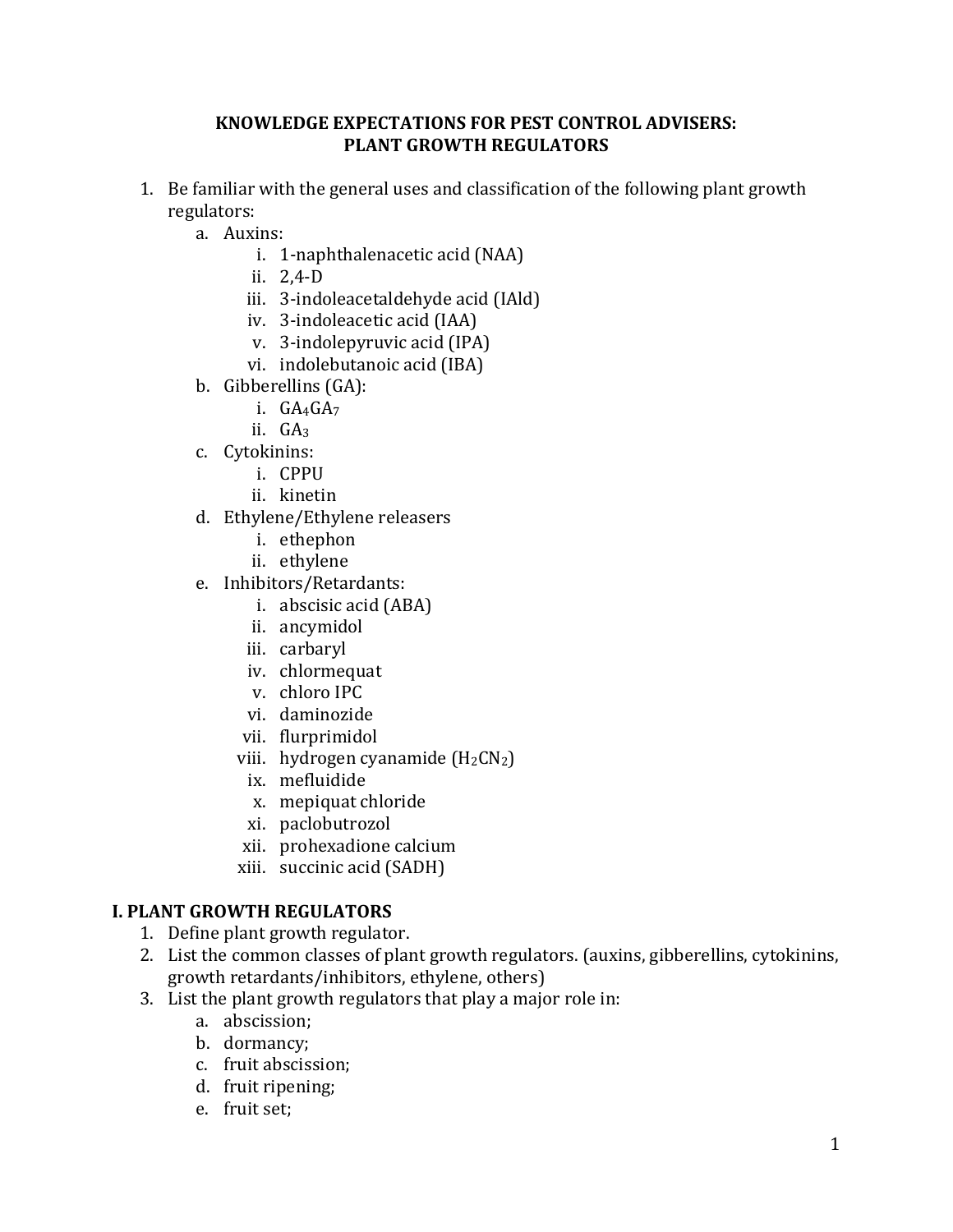- f. leaf expansion [ethylene];
- g. plant senescence;
- h. root initiation;
- i. seed germination;
- j. stem elongation.
- 4. Recognize that plant growth regulators can act at low concentrations.
- 5. Recognize that plant growth regulators can have undesirable effects when applied at improper rates or times.
- 6. Describe how environmental conditions, the plant developmental stage, and plant condition (e.g., stress, fruit load), on their own or in combination, can affect the activity of plant growth regulators.
- 7. Compare/contrast the ability of a plant growth regulator or plant hormone to stimulate growth and retard growth in different situations.
- 8. Differentiate between a plant growth regulator and a plant hormone (plant growth substance).
- 9. Define:
	- a. plant hormone;
	- b. abscisic acid (ABA).
- 10. List the "classical" five naturally occurring plant hormone groups. (auxins, cytokinins, ethylene, the gibberellins, abscisic acid)
- 11. Describe how each type of plant growth regulator affects:
	- a. seed dormancy;
	- b. seed growth;
	- c. vegetative growth;
	- d. flower and fruit growth;
	- e. organ abscission.
- 12. Describe the primary physiological processes in plants that are regulated by:
	- a. auxins;
	- b. cytokinins;
	- c. ethylene;
	- d. gibberellins;
	- e. growth retardants/inhibitors.
- 13. Recognize that plant growth regulators interact with other organic compounds (hormones and other growth regulating substances) in plants.

# **Auxins**

14. Define:

- a. auxin;
- b. 3-indoleacetic acid (IAA).
- 15. Describe the effect of auxins on plant growth.
- 16. List the primary uses of auxins as plant growth regulators and identify the crops on which they are used. (Reduces fruit drop, increases fruit drop, delays maturation, blossom thinning agent, sets fruit, enhances adventitious root formation, delays color development)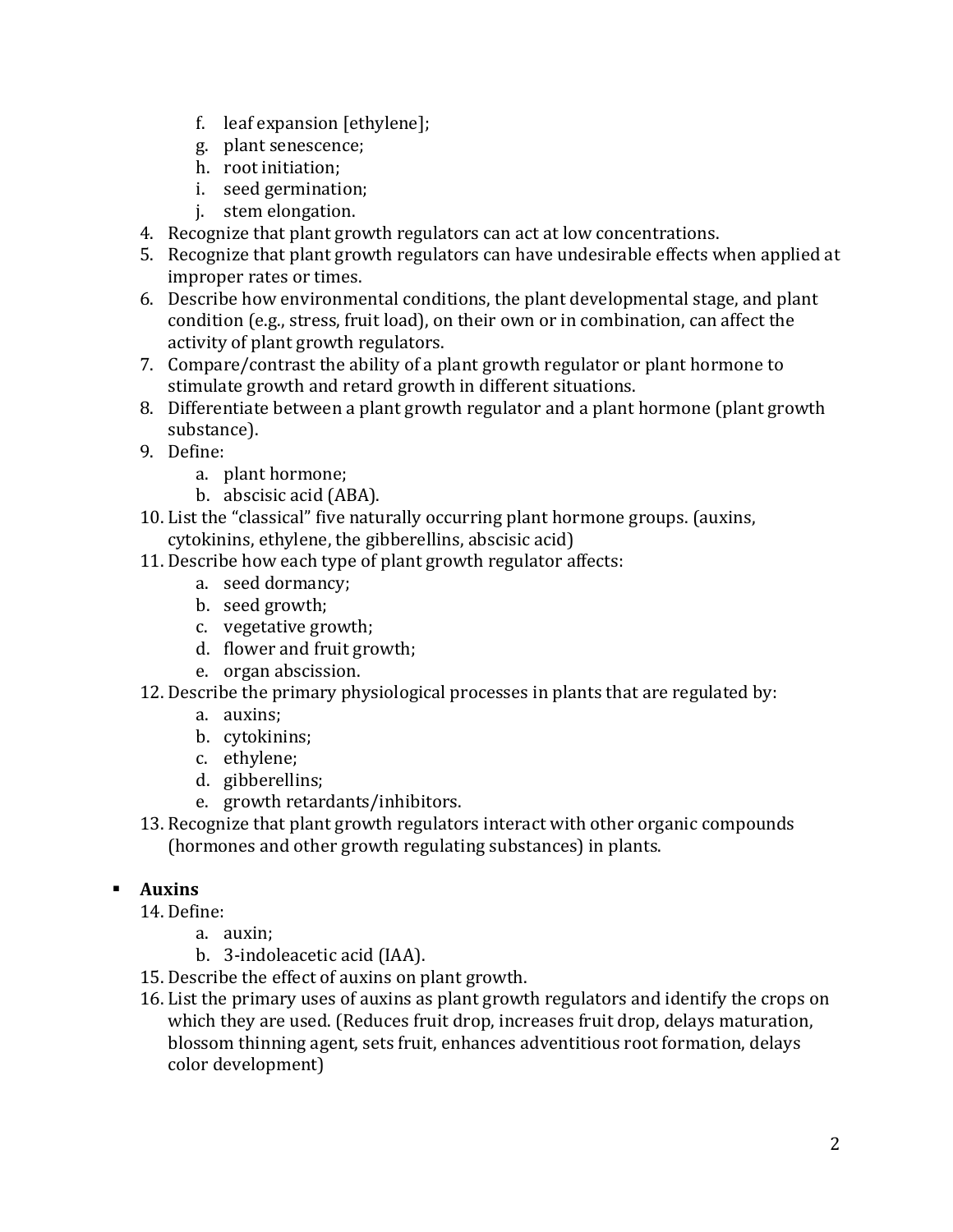- 17. List the auxins contained in plant tissues. [3-indoleacetic acid (IAA), 3 indoleacetaldehyde (IAld), 3-indolepyruvic acid (IPA), 3-indoleacetonitrile (IAN), ethyl ester of indoleacetic acid (IAE)]
- 18. Describe the effect of auxin on ethylene and how leaf sensitivity changes as leaves age. [Younger leaves are less sensitive to ethylene than older leaves due in part to higher auxin levels in younger leaves.]
- 19. Recognize that auxins are also used as herbicides and give an example.

# **Gibberellins**

- 20. Define gibberellins (GA).
- 21. Describe the effect of gibberellin on plant growth.
- 22. List the primary uses of gibberellins as plant growth regulators and identify the crops on which they are used. (cell elongation, cell division, overcoming dormancy, overcoming or breaking bud dormancy, increases or reduces fruit set, affects fruit shape, fruit maturation, delay of flowering in fruit trees, stimulates flowering and bolting in biennials, delays senescence)
- 23. Describe how gibberellins stimulate plants to overcome dormancy.
- 24. Recognize that there are over 100 different chemical structures of gibberellins but only a few are used commercially.
- 25. Compare/contrast  $GA_3$  and  $GA_4GA_7$ .
- 26. Identify the primary gibberellins used.
- 27. Identify the primary crop and use of  $GA_4GA_7$ .
- 28. Identify the primary use of  $GA_3$  in citrus.

# **Cytokinins**

29. Define cytokinins.

30. Describe the effects of cytokinins on plant growth.

# **Ethylene and ethylene releasers**

- 31. Define ethylene.
- 32. Recognize that ethylene is a gas.
- 33. Understand the relationship of ethephon to ethylene.
- 34. Describe the effect of ethylene and ethephon on plant growth.
- 35. List the primary uses of ethylene and ethephon for the crops on which they are used.
	- a. citrus (fruit elimination, thinning agent, and postharvest degreening of fruit)
	- b. cotton (increases lint strength, hybrid seed production, and boll opening)
	- c. grain crops (induces fruit ripening, induces flowering, accelerates fruit and leaf abscission, promotes lateral branching, promotes shortened stems)
	- d. pome fruit trees
	- e. tomato and table grapes (advances ripening and accelerates pigment development or color accumulation)
	- f. walnuts

# **Growth retardants and inhibitors**

36. Define plant growth inhibitor (retardant).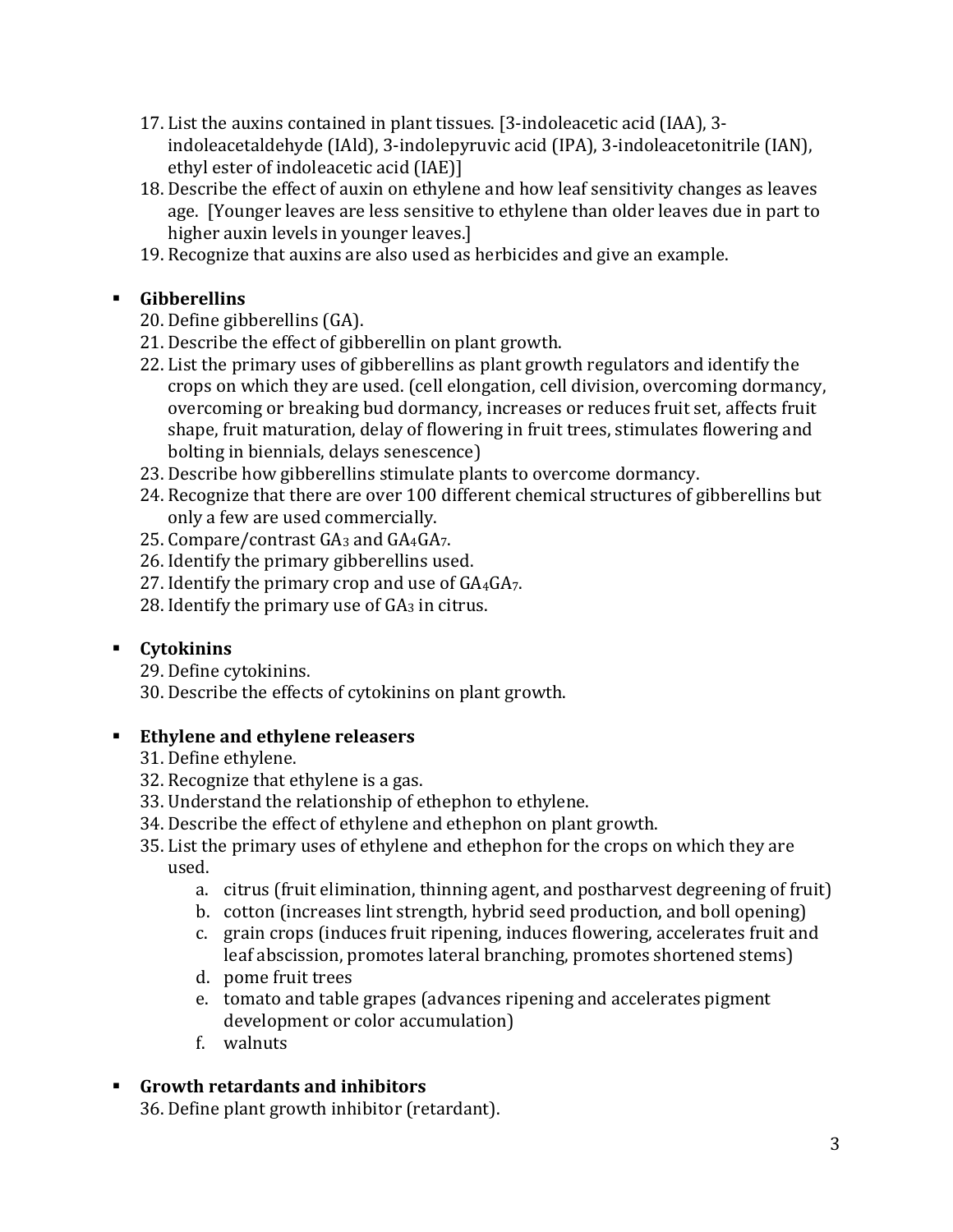- 37. List the materials that are primarily used as growth retardants and inhibitors, identify the crops on which they are used, and describe how they inhibit plant growth. (paclobutrazol, flurprimidol, prohexadione calcium, ancymidol, chlormequat, mepiquat chloride, mefluidide, AVG–aminoethoxyvinylglycine) [AVG is used on apples—delays fruit maturity to reduce preharvest fruit drop and improved fruit quality; pears—help maintain fruit firmness; and ornamentals—reduce flower senescence and flower bud abscission during shipping]
- 38. Describe the use of carbaryl as a plant growth regulator.

#### **II. PLANT GROWTH CONCEPTS**

- 1. Define:
	- a. abscission;
	- b. apical dominance;
	- c. apical meristem;
	- d. bioassay;
	- e. cambium;
	- f. cultivars;
	- g. dormancy;
	- h. endogenous;
	- i. locules;
	- j. meristem;
	- k. parthenocarpy;
	- l. phenotypic;
	- m. phloem;
	- n. rachis;
	- o. rest period;
	- p. senescence;
	- q. xylem.

#### **III. APPLICATION TECHNOLOGY**

- 1. Define the following terms and describe their importance when using plant growth regulators:
	- a. calibration;
	- b. parts per million.
- 2. Describe the relationship between dosage, volume and efficacy when applying plant growth regulators.
- 3. Describe the importance of the solution's pH when using plant growth regulators.
- 4. Describe how to determine the need for a surfactant when using plant growth regulators.
- 5. Describe how to avoid drift in the application of plant growth regulators.
- 6. Recognize that plant growth regulators can be incompatible with other chemicals when combined in a tank mix.
- 7. Describe how the following factors affect the appropriate dosage when using plant growth regulators:
	- a. humidity;
	- b. pH;